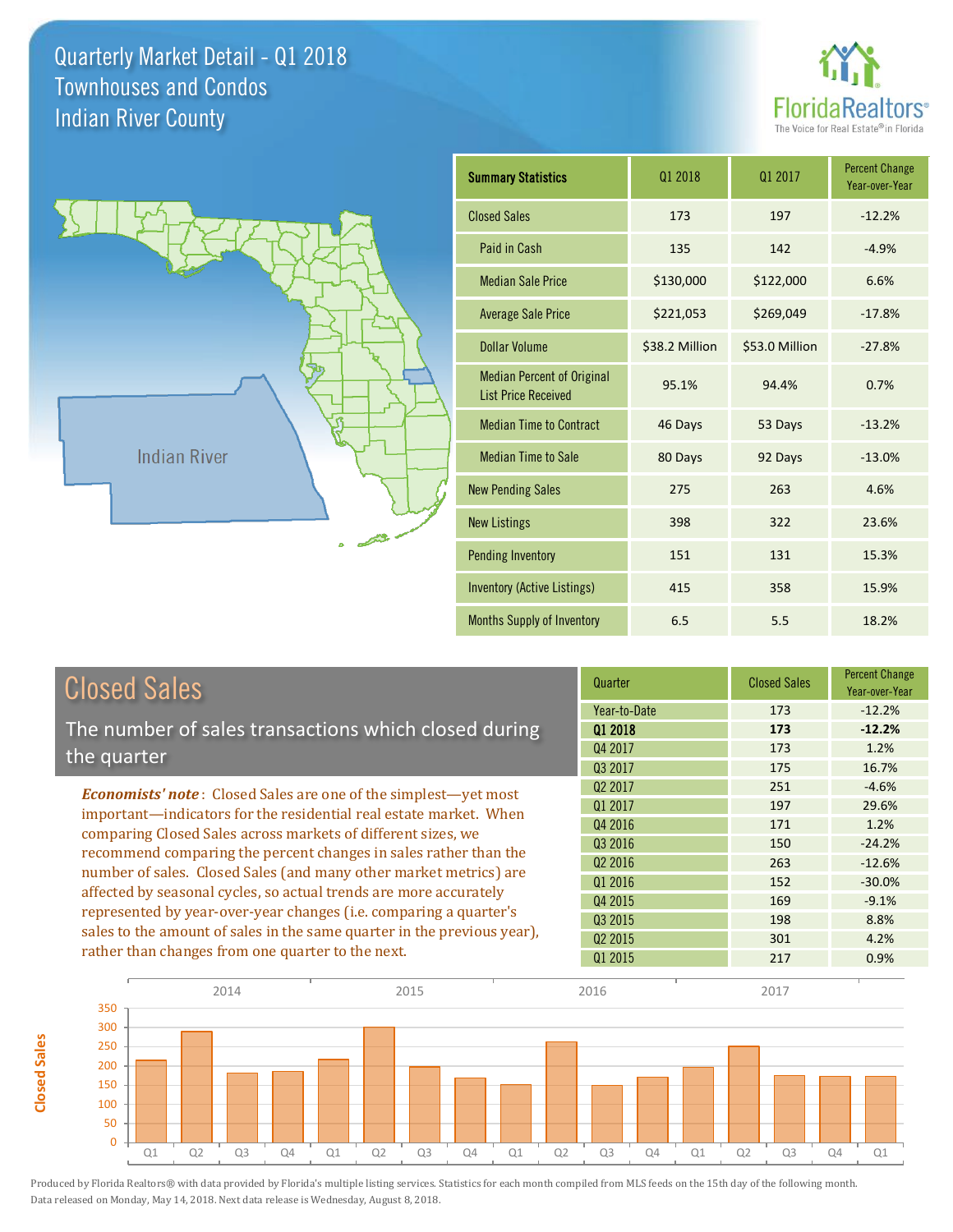

| Cash Sales                                                                      | Quarter             | <b>Cash Sales</b> | <b>Percent Change</b><br>Year-over-Year |
|---------------------------------------------------------------------------------|---------------------|-------------------|-----------------------------------------|
|                                                                                 | Year-to-Date        | 135               | $-4.9%$                                 |
| The number of Closed Sales during the quarter in                                | 01 2018             | 135               | $-4.9%$                                 |
|                                                                                 | Q4 2017             | 114               | $-13.0%$                                |
| which buyers exclusively paid in cash                                           | 03 2017             | 134               | 34.0%                                   |
|                                                                                 | Q <sub>2</sub> 2017 | 190               | $-0.5%$                                 |
|                                                                                 | 01 2017             | 142               | 11.8%                                   |
| <b>Economists' note</b> : Cash Sales can be a useful indicator of the extent to | Q4 2016             | 131               | $-5.8%$                                 |
| which investors are participating in the market. Why? Investors are             | Q3 2016             | 100               | $-30.6%$                                |
| far more likely to have the funds to purchase a home available up front,        | Q <sub>2</sub> 2016 | 191               | $-19.4%$                                |
| whereas the typical homebuyer requires a mortgage or some other                 | Q1 2016             | 127               | $-28.2%$                                |
| form of financing. There are, of course, many possible exceptions, so           | Q4 2015             | 139               | $-4.1%$                                 |
| this statistic should be interpreted with care.                                 | 03 2015             | 144               | 5.9%                                    |





# Cash Sales as a Percentage of Closed Sales

The percentage of Closed Sales during the quarter which were Cash Sales

*Economists' note* : This statistic is simply another way of viewing Cash Sales. The remaining percentages of Closed Sales (i.e. those not paid fully in cash) each quarter involved some sort of financing, such as mortgages, owner/seller financing, assumed loans, etc.

| <b>Percent of Closed</b> | <b>Percent Change</b><br>Year-over-Year |
|--------------------------|-----------------------------------------|
| 78.0%                    | 8.2%                                    |
| 78.0%                    | 8.2%                                    |
| 65.9%                    | $-14.0%$                                |
| 76.6%                    | 14.8%                                   |
| 75.7%                    | 4.3%                                    |
| 72.1%                    | $-13.8%$                                |
| 76.6%                    | $-6.8%$                                 |
| 66.7%                    | $-8.3%$                                 |
| 72.6%                    | $-7.8%$                                 |
| 83.6%                    | 2.5%                                    |
| 82.2%                    | 5.4%                                    |
| 72.7%                    | $-2.7%$                                 |
| 78.7%                    | 0.3%                                    |
| 81.6%                    | $-2.0%$                                 |
|                          | Sales Paid in Cash                      |

Q2 2015 237 4.4%

Q1 2015 177 -1.1%

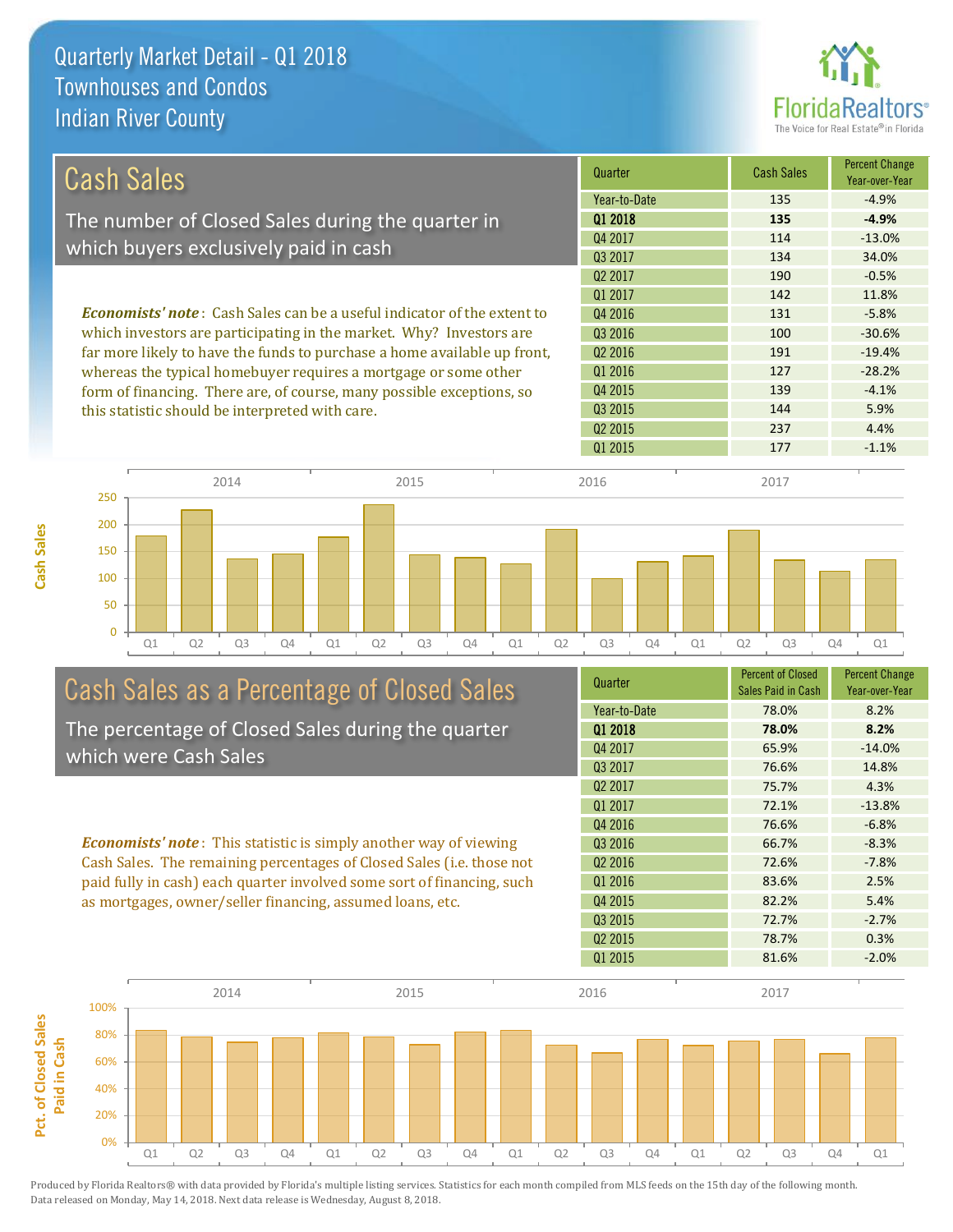

| <b>Median Sale Price</b>                             |                                                    | Quarter                                                                   | <b>Median Sale Price</b> | <b>Percent Change</b><br>Year-over-Year |         |
|------------------------------------------------------|----------------------------------------------------|---------------------------------------------------------------------------|--------------------------|-----------------------------------------|---------|
|                                                      |                                                    | Year-to-Date                                                              | \$130,000                | 6.6%                                    |         |
| The median sale price reported for the quarter (i.e. |                                                    |                                                                           | 01 2018                  | \$130,000                               | 6.6%    |
|                                                      |                                                    | 50% of sales were above and 50% of sales were below)                      | Q4 2017                  | \$137,750                               | 11.5%   |
|                                                      |                                                    |                                                                           | Q3 2017                  | \$130,000                               | 0.0%    |
|                                                      |                                                    |                                                                           | Q <sub>2</sub> 2017      | \$162,500                               | 22.2%   |
|                                                      |                                                    | <b>Economists' note:</b> Median Sale Price is our preferred summary       | Q1 2017                  | \$122,000                               | 11.7%   |
|                                                      |                                                    | statistic for price activity because, unlike Average Sale Price, Median   | Q4 2016                  | \$123,500                               | 9.3%    |
|                                                      |                                                    | Sale Price is not sensitive to high sale prices for small numbers of      | Q <sub>3</sub> 2016      | \$130,000                               | 16.1%   |
|                                                      |                                                    | homes that may not be characteristic of the market area. Keep in mind     | Q2 2016                  | \$133,000                               | 5.6%    |
|                                                      |                                                    | that median price trends over time are not always solely caused by        | Q1 2016                  | \$109,250                               | $-8.2%$ |
|                                                      |                                                    | changes in the general value of local real estate. Median sale price only | Q4 2015                  | \$113,000                               | 6.9%    |
|                                                      |                                                    | reflects the values of the homes that sold each quarter, and the mix of   | Q <sub>3</sub> 2015      | \$112,000                               | 10.3%   |
|                                                      | the types of homes that sell can change over time. |                                                                           | Q <sub>2</sub> 2015      | \$126,000                               | 5.0%    |
|                                                      |                                                    |                                                                           | Q1 2015                  | \$119,000                               | 20.2%   |
|                                                      |                                                    |                                                                           |                          |                                         |         |
|                                                      | 2014                                               | 2015                                                                      | 2016                     | 2017                                    |         |
| \$200K                                               |                                                    |                                                                           |                          |                                         |         |
| \$150K                                               |                                                    |                                                                           |                          |                                         |         |
|                                                      |                                                    |                                                                           |                          |                                         |         |

Q1 Q2 Q3 Q4 Q1 Q2 Q3 Q4 Q1 Q2 Q3 Q4 Q1 Q2 Q3 Q4 Q1

Average Sale Price

The average sale price reported for the quarter (i.e. total sales in dollars divided by the number of sales)

*Economists' note* : Usually, we prefer Median Sale Price over Average Sale Price as a summary statistic for home prices. However, Average Sale Price does have its uses—particularly when it is analyzed alongside the Median Sale Price. For one, the relative difference between the two statistics can provide some insight into the market for higher-end homes in an area.

| Quarter             | <b>Average Sale Price</b> | <b>Percent Change</b><br>Year-over-Year |
|---------------------|---------------------------|-----------------------------------------|
| Year-to-Date        | \$221,053                 | $-17.8%$                                |
| 01 2018             | \$221,053                 | $-17.8%$                                |
| Q4 2017             | \$202,380                 | $-4.0%$                                 |
| Q3 2017             | \$224,740                 | 6.5%                                    |
| Q <sub>2</sub> 2017 | \$265,071                 | 19.6%                                   |
| Q1 2017             | \$269,049                 | 18.9%                                   |
| Q4 2016             | \$210,855                 | $-12.5%$                                |
| Q3 2016             | \$211,095                 | 11.2%                                   |
| Q <sub>2</sub> 2016 | \$221,596                 | 14.4%                                   |
| Q1 2016             | \$226,199                 | $-0.7%$                                 |
| Q4 2015             | \$240,919                 | 22.4%                                   |
| Q3 2015             | \$189,872                 | $-3.0%$                                 |
| Q <sub>2</sub> 2015 | \$193,768                 | $-13.1%$                                |
| Q1 2015             | \$227,699                 | 28.0%                                   |



Median Sale Price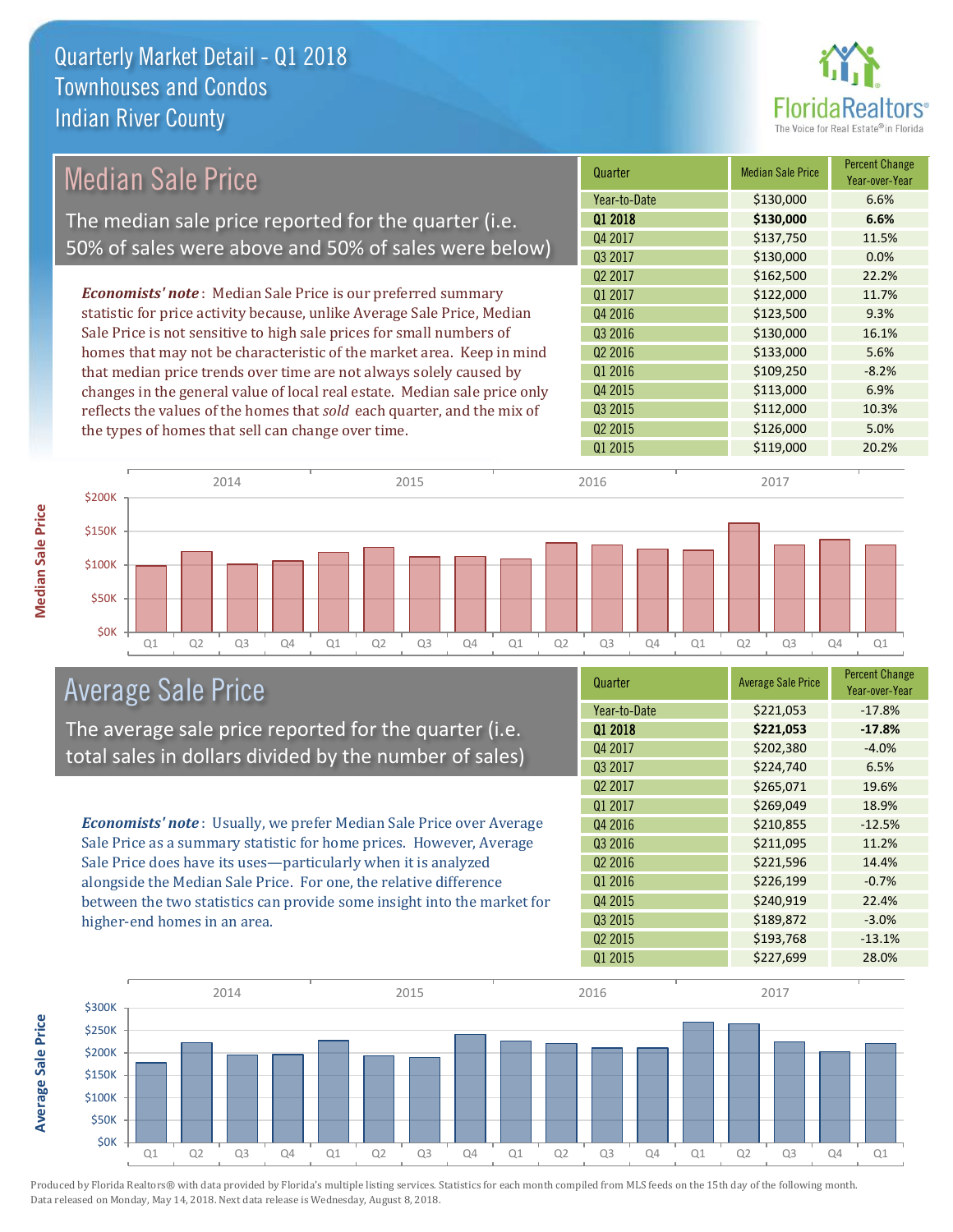

## Dollar Volume

The sum of the sale prices for all sales which closed during the quarter

*Economists' note* : Dollar Volume is simply the sum of all sale prices in a given time period, and can quickly be calculated by multiplying Closed Sales by Average Sale Price. It is a strong indicator of the health of the real estate industry in a market, and is of particular interest to real estate professionals, investors, analysts, and government agencies. Potential home sellers and home buyers, on the other hand, will likely be better served by paying attention to trends in the two components of Dollar Volume (i.e. sales and prices) individually.

| Quarter             | <b>Dollar Volume</b> | <b>Percent Change</b><br>Year-over-Year |
|---------------------|----------------------|-----------------------------------------|
| Year-to-Date        | \$38.2 Million       | $-27.8%$                                |
| Q1 2018             | \$38.2 Million       | $-27.8%$                                |
| Q4 2017             | \$35.0 Million       | $-2.9%$                                 |
| 03 2017             | \$39.3 Million       | 24.2%                                   |
| Q <sub>2</sub> 2017 | \$66.5 Million       | 14.2%                                   |
| Q1 2017             | \$53.0 Million       | 54.2%                                   |
| Q4 2016             | \$36.1 Million       | $-11.4%$                                |
| Q3 2016             | \$31.7 Million       | $-15.8%$                                |
| 02 2016             | \$58.3 Million       | $-0.1%$                                 |
| Q1 2016             | \$34.4 Million       | $-30.4%$                                |
| Q4 2015             | \$40.7 Million       | 11.3%                                   |
| Q3 2015             | \$37.6 Million       | 5.5%                                    |
| Q <sub>2</sub> 2015 | \$58.3 Million       | $-9.5%$                                 |
| Q1 2015             | \$49.4 Million       | 29.2%                                   |



## Median Percent of Original List Price Received

The median of the sale price (as a percentage of the original list price) across all properties selling during the quarter

*Economists' note* : The Median Percent of Original List Price Received is useful as an indicator of market recovery, since it typically rises as buyers realize that the market may be moving away from them and they need to match the selling price (or better it) in order to get a contract on the house. This is usually the last measure to indicate a market has shifted from down to up, so it is what we would call a *lagging* indicator.

| Quarter             | Med. Pct. of Orig.<br><b>List Price Received</b> | <b>Percent Change</b><br>Year-over-Year |
|---------------------|--------------------------------------------------|-----------------------------------------|
| Year-to-Date        | 95.1%                                            | 0.7%                                    |
| 01 2018             | 95.1%                                            | 0.7%                                    |
| Q4 2017             | 95.3%                                            | 1.9%                                    |
| Q3 2017             | 93.7%                                            | 0.9%                                    |
| Q <sub>2</sub> 2017 | 93.6%                                            | $-0.1%$                                 |
| Q1 2017             | 94.4%                                            | 0.3%                                    |
| Q4 2016             | 93.5%                                            | $-0.1%$                                 |
| Q3 2016             | 92.9%                                            | $-1.6%$                                 |
| Q <sub>2</sub> 2016 | 93.7%                                            | 0.9%                                    |
| Q1 2016             | 94.1%                                            | 0.6%                                    |
| Q4 2015             | 93.6%                                            | 0.6%                                    |
| Q <sub>3</sub> 2015 | 94.4%                                            | 3.4%                                    |
| Q <sub>2</sub> 2015 | 92.9%                                            | 1.3%                                    |
| Q1 2015             | 93.5%                                            | 1.6%                                    |



Produced by Florida Realtors® with data provided by Florida's multiple listing services. Statistics for each month compiled from MLS feeds on the 15th day of the following month. Data released on Monday, May 14, 2018. Next data release is Wednesday, August 8, 2018.

**Med. Pct. of Orig.** 

Med. Pct. of Orig.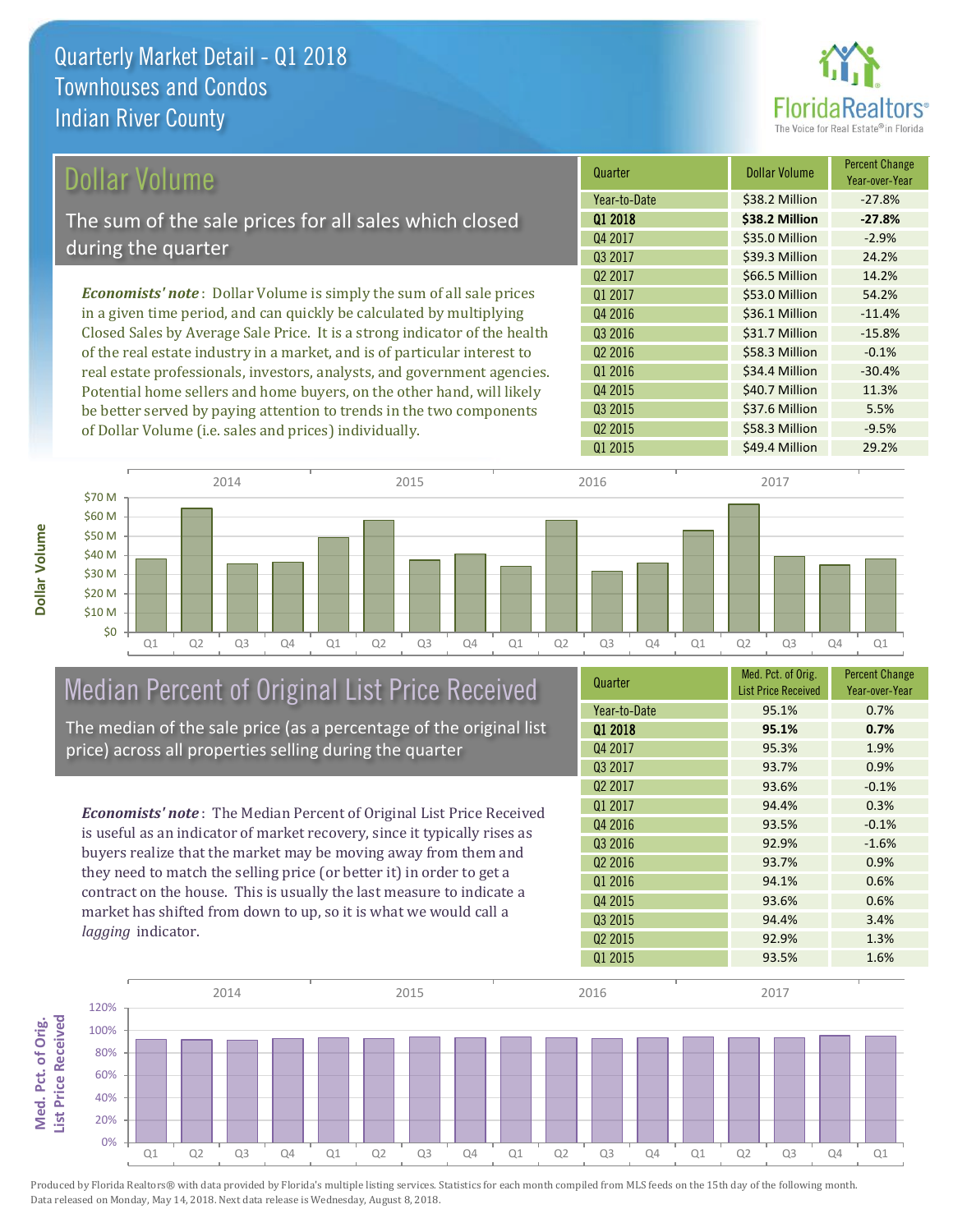

## Median Time to Contract

The median number of days between the listing date and contract date for all Closed Sales during the quarter

*Economists' note* : Like Time to Sale, Time to Contract is a measure of the length of the home selling process calculated for sales which closed during the quarter. The difference is that Time to Contract measures the number of days between the initial listing of a property and the signing of the contract which eventually led to the closing of the sale. When the gap between Median Time to Contract and Median Time to Sale grows, it is usually a sign of longer closing times and/or declining numbers of cash sales.

| Quarter             | Median Time to<br>Contract | <b>Percent Change</b><br>Year-over-Year |
|---------------------|----------------------------|-----------------------------------------|
| Year-to-Date        | 46 Days                    | $-13.2%$                                |
| 01 2018             | 46 Days                    | $-13.2%$                                |
| Q4 2017             | 56 Days                    | $-11.1%$                                |
| Q3 2017             | 50 Days                    | $-24.2%$                                |
| Q <sub>2</sub> 2017 | 57 Days                    | $-8.1%$                                 |
| Q1 2017             | 53 Days                    | 29.3%                                   |
| Q4 2016             | 63 Days                    | $-17.1%$                                |
| Q3 2016             | 66 Days                    | 46.7%                                   |
| Q <sub>2</sub> 2016 | 62 Days                    | $-7.5%$                                 |
| Q1 2016             | 41 Days                    | $-62.7%$                                |
| Q4 2015             | 76 Days                    | $-32.1%$                                |
| Q3 2015             | 45 Days                    | $-65.9%$                                |
| Q <sub>2</sub> 2015 | 67 Days                    | $-47.7%$                                |
| Q1 2015             | 110 Days                   | $-9.1%$                                 |



## Median Time to Sale

**Median Time to** 

**Median Time to** 

The median number of days between the listing date and closing date for all Closed Sales during the quarter

*Economists' note* : Time to Sale is a measure of the length of the home selling process, calculated as the number of days between the initial listing of a property and the closing of the sale. *Median* Time to Sale is the amount of time the "middle" property selling this month was on the market. That is, 50% of homes selling this month took *less* time to sell, and 50% of homes took *more* time to sell. Median Time to Sale gives a more accurate picture than Average Time to Sale, which can be skewed upward by small numbers of properties taking an abnormally long time to sell.

| Quarter             | <b>Median Time to Sale</b> | <b>Percent Change</b><br>Year-over-Year |
|---------------------|----------------------------|-----------------------------------------|
| Year-to-Date        | 80 Days                    | $-13.0%$                                |
| Q1 2018             | 80 Days                    | $-13.0%$                                |
| Q4 2017             | 103 Days                   | $-1.9%$                                 |
| Q3 2017             | 107 Days                   | $-12.3%$                                |
| Q <sub>2</sub> 2017 | 97 Days                    | $-7.6%$                                 |
| Q1 2017             | 92 Days                    | 9.5%                                    |
| Q4 2016             | 105 Days                   | $-5.4%$                                 |
| Q3 2016             | 122 Days                   | 31.2%                                   |
| Q <sub>2</sub> 2016 | 105 Days                   | $-0.9%$                                 |
| Q1 2016             | 84 Days                    | $-31.7%$                                |
| Q4 2015             | 111 Days                   | $-13.3%$                                |
| Q3 2015             | 93 Days                    | $-33.1%$                                |
| Q <sub>2</sub> 2015 | 106 Days                   | $-22.6%$                                |
| Q1 2015             | 123 Days                   | $-3.1%$                                 |

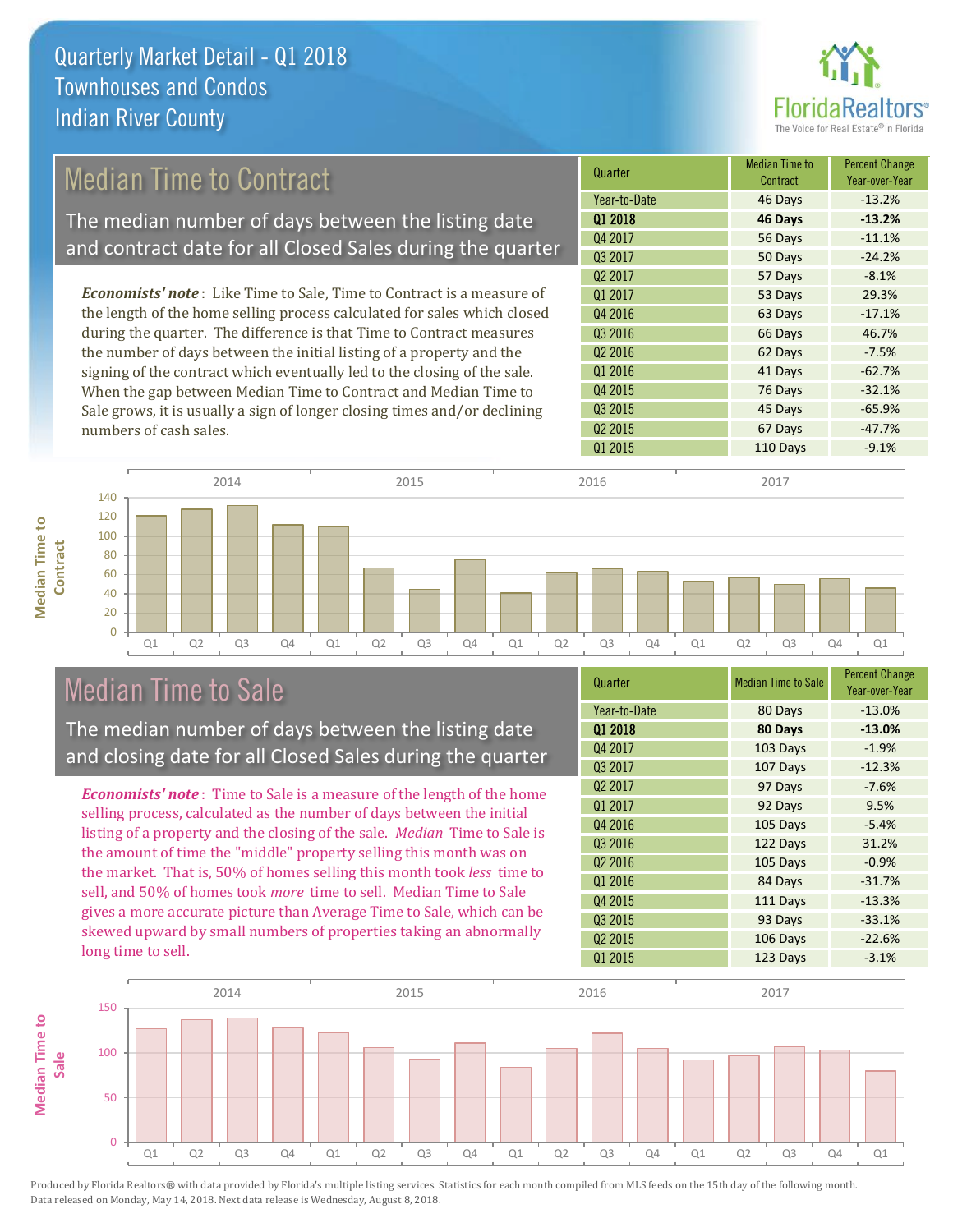

| <b>New Pending Sales</b>                                                       | Quarter             | <b>New Pending Sales</b> | <b>Percent Change</b><br>Year-over-Year |
|--------------------------------------------------------------------------------|---------------------|--------------------------|-----------------------------------------|
|                                                                                | Year-to-Date        | 275                      | 4.6%                                    |
| The number of listed properties that went under                                | 01 2018             | 275                      | 4.6%                                    |
| contract during the quarter                                                    | Q4 2017             | 171                      | $-2.8%$                                 |
|                                                                                | 03 2017             | 169                      | 1.2%                                    |
|                                                                                | Q <sub>2</sub> 2017 | 216                      | $-0.5%$                                 |
| <b>Economists' note</b> : Because of the typical length of time it takes for a | Q1 2017             | 263                      | 16.4%                                   |
| sale to close, economists consider Pending Sales to be a decent                | Q4 2016             | 176                      | 13.5%                                   |
| indicator of potential future Closed Sales. It is important to bear in         | Q3 2016             | 167                      | $-10.2%$                                |
| mind, however, that not all Pending Sales will be closed successfully.         | Q <sub>2</sub> 2016 | 217                      | $-43.6%$                                |
| So, the effectiveness of Pending Sales as a future indicator of Closed         | 01 2016             | 226                      | $-42.9%$                                |
| Sales is susceptible to changes in market conditions such as the               | Q4 2015             | 155                      | $-44.6%$                                |
| availability of financing for homebuyers and the inventory of                  | Q3 2015             | 186                      | $-28.7%$                                |
| distressed properties for sale.                                                | Q <sub>2</sub> 2015 | 385                      | $-4.0%$                                 |
|                                                                                | 01 2015             | 396                      | $-1.0%$                                 |



# New Listings

**New Listings**

**Pending Sales**

**Pending Sales** 

The number of properties put onto the market during the quarter

*Economists' note* : New Listings tend to rise in delayed response to increasing prices, so they are often seen as a lagging indicator of market health. As prices rise, potential sellers raise their estimations of value—and in the most recent cycle, rising prices have freed up many potential sellers who were previously underwater on their mortgages. Note that in our calculations, we take care to not include properties that were recently taken off the market and quickly relisted, since these are not really *new* listings.

| Quarter             | <b>New Listings</b> | <b>Percent Change</b><br>Year-over-Year |
|---------------------|---------------------|-----------------------------------------|
| Year-to-Date        | 398                 | 23.6%                                   |
| 01 2018             | 398                 | 23.6%                                   |
| Q4 2017             | 241                 | 9.5%                                    |
| Q3 2017             | 173                 | 2.4%                                    |
| Q <sub>2</sub> 2017 | 260                 | 20.9%                                   |
| Q1 2017             | 322                 | $-0.6%$                                 |
| Q4 2016             | 220                 | $-0.9%$                                 |
| Q3 2016             | 169                 | $-23.5%$                                |
| Q <sub>2</sub> 2016 | 215                 | 0.0%                                    |
| Q1 2016             | 324                 | $-2.4%$                                 |
| Q4 2015             | 222                 | $-2.2%$                                 |
| Q3 2015             | 221                 | 17.6%                                   |
| Q <sub>2</sub> 2015 | 215                 | $-6.9%$                                 |
| Q1 2015             | 332                 | 1.2%                                    |

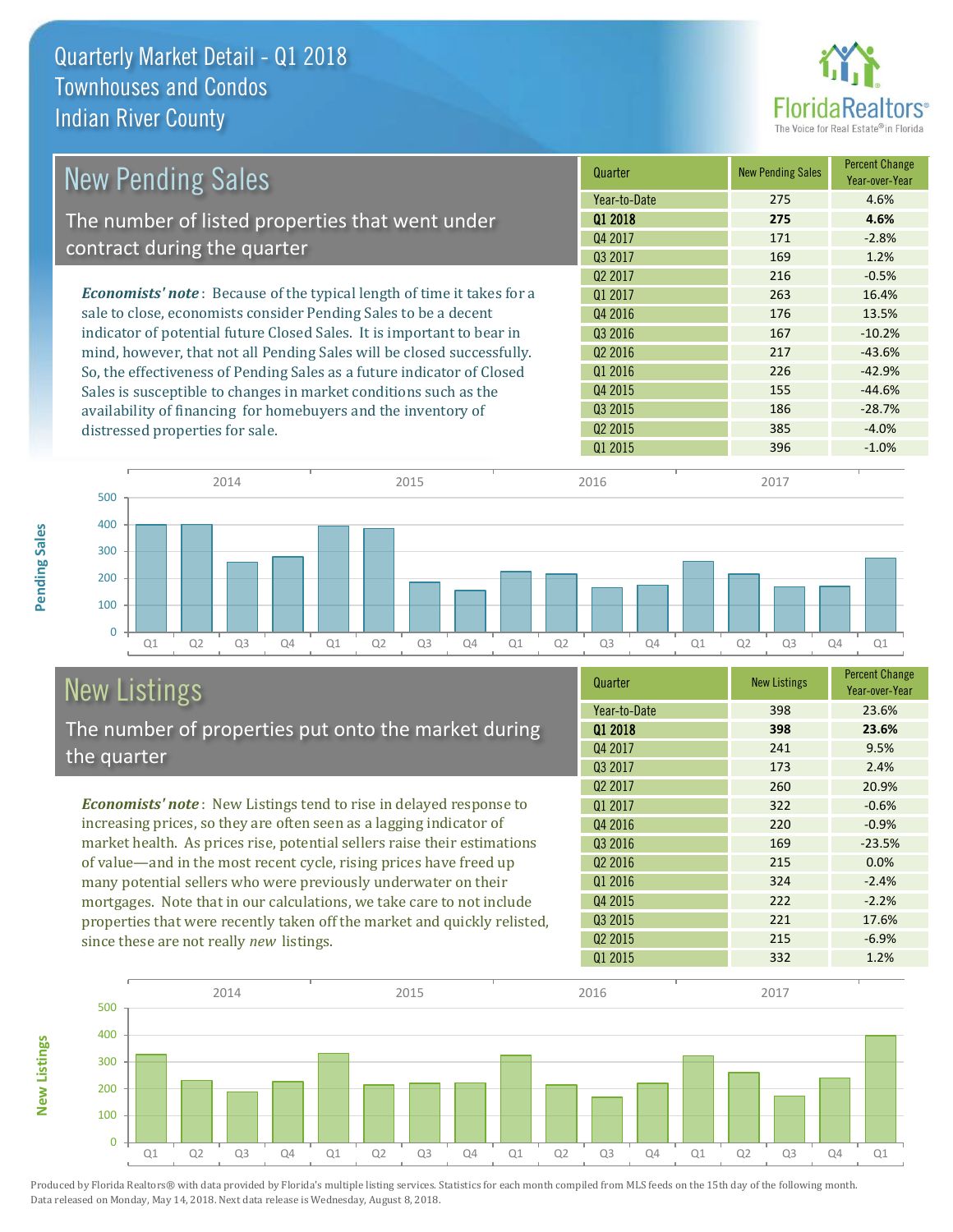

| <b>Inventory (Active Listings)</b>                                           | Quarter                  | Inventory | <b>Percent Change</b><br>Year-over-Year |
|------------------------------------------------------------------------------|--------------------------|-----------|-----------------------------------------|
|                                                                              | <b>YTD (Monthly Avg)</b> | 402       | 5.2%                                    |
| The number of property listings active at the end of                         | 01 2018                  | 415       | 15.9%                                   |
| the quarter                                                                  | Q4 2017                  | 326       | $-0.9%$                                 |
|                                                                              | Q3 2017                  | 315       | 3.6%                                    |
|                                                                              | Q <sub>2</sub> 2017      | 348       | 3.6%                                    |
| <b>Economists' note</b> : There are a number of ways to define and calculate | 01 2017                  | 358       | $-10.3%$                                |
| Inventory. Our method is to simply count the number of active listings       | Q4 2016                  | 329       | $-1.8%$                                 |
| on the last day of the quarter, and hold this number to compare with         | Q3 2016                  | 304       | 5.2%                                    |
| the same quarter the following year. Inventory rises when New                | Q <sub>2</sub> 2016      | 336       | 18.3%                                   |
| Listings are outpacing the number of listings that go off-market             | Q1 2016                  | 399       | $-1.5%$                                 |

(regardless of whether they actually sell). Likewise, it falls when New Listings aren't keeping up with the rate at which homes are going offmarket.

335 -16.7% Q4 2015  $Q1\ 2015$   $405$   $-26.0\%$ Q3 2015 289 289 25.5%  $Q2\,2015$  284 -33.8%



## Months Supply of Inventory

An estimate of the number of months it will take to deplete the current Inventory given recent sales rates

*Economists' note* : MSI is a useful indicator of market conditions. The benchmark for a balanced market (favoring neither buyer nor seller) is 5.5 months of inventory. Anything higher is traditionally a buyers' market, and anything lower is a sellers' market. There is no single accepted way of calculating MSI. A common method is to divide current Inventory by the most recent month's Closed Sales count, but this count is a usually poor predictor of future Closed Sales due to seasonal cycles. To eliminate seasonal effects, we use the 12-month average of monthly Closed Sales instead.

| Quarter                  | <b>Months Supply</b> | <b>Percent Change</b><br>Year-over-Year |
|--------------------------|----------------------|-----------------------------------------|
| <b>YTD (Monthly Avg)</b> | 6.2                  | 3.3%                                    |
| 01 2018                  | 6.5                  | 18.2%                                   |
| Q4 2017                  | 4.9                  | $-9.3%$                                 |
| Q3 2017                  | 4.8                  | $-4.0%$                                 |
| Q2 2017                  | 5.4                  | 3.8%                                    |
| Q1 2017                  | 5.5                  | $-5.2%$                                 |
| Q4 2016                  | 5.4                  | 20.0%                                   |
| Q3 2016                  | 5.0                  | 31.6%                                   |
| Q <sub>2</sub> 2016      | 5.2                  | 36.8%                                   |
| Q1 2016                  | 5.8                  | 3.6%                                    |
| Q4 2015                  | 4.5                  | $-18.2%$                                |
| Q3 2015                  | 3.8                  | $-32.1%$                                |
| Q <sub>2</sub> 2015      | 3.8                  | $-39.7%$                                |
| Q1 2015                  | 5.6                  | $-32.5%$                                |

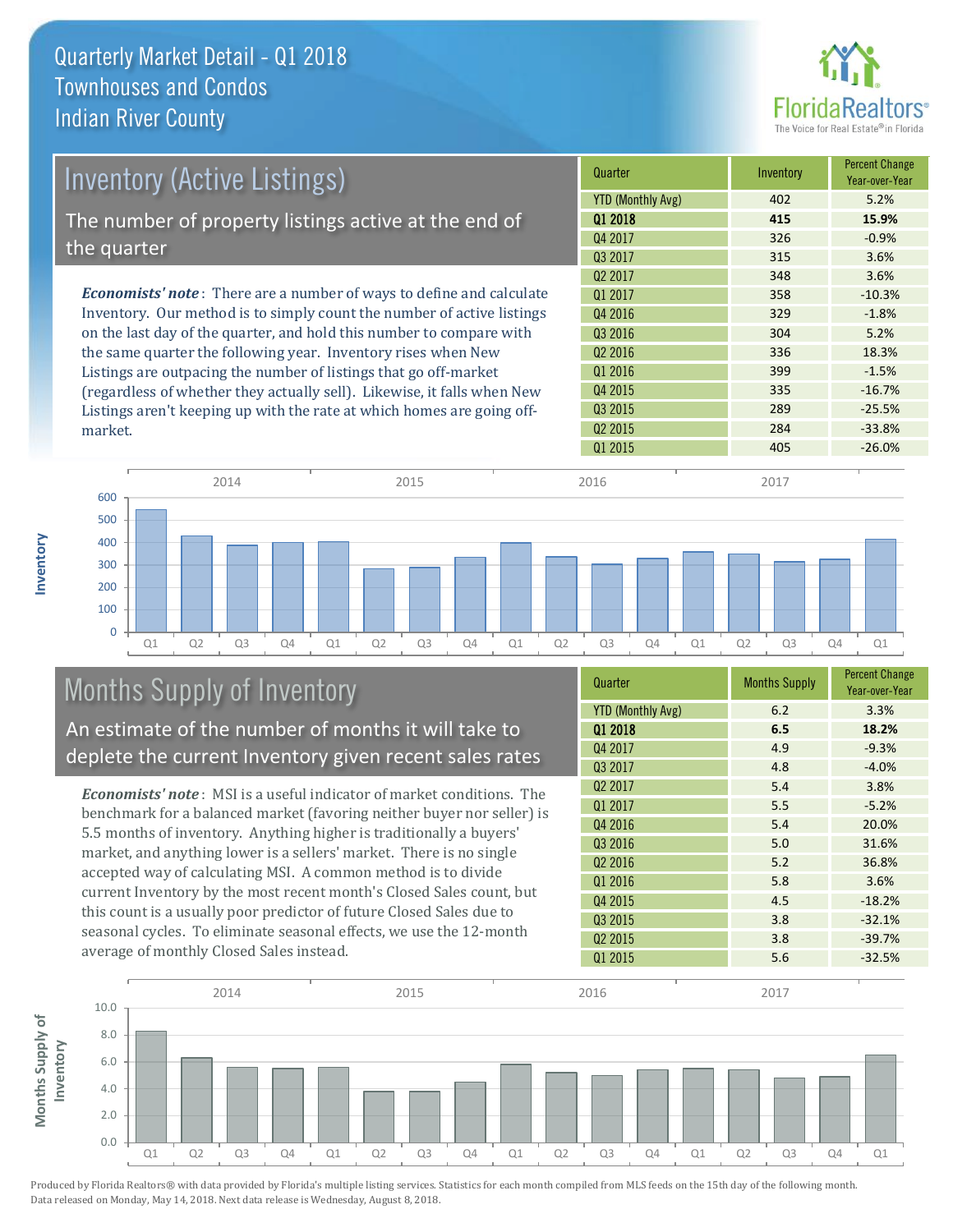

## Closed Sales by Sale Price

The number of sales transactions which closed during the quarter

*Economists' note:* Closed Sales are one of the simplest—yet most important—indicators for the residential real estate market. When comparing Closed Sales across markets of different sizes, we recommend comparing the percent changes in sales rather than the number of sales. Closed Sales (and many other market metrics) are affected by seasonal cycles, so actual trends are more accurately represented by year-over-year changes (i.e. comparing a quarter's sales to the amount of sales in the same quarter in the previous year), rather than changes from one quarter to the next.

| <b>Sale Price</b>     | <b>Closed Sales</b> | <b>Percent Change</b><br>Year-over-Year |
|-----------------------|---------------------|-----------------------------------------|
| Less than \$50,000    | $\mathcal{P}$       | $-33.3%$                                |
| \$50,000 - \$99,999   | 55                  | $-11.3%$                                |
| $$100,000 - $149,999$ | 43                  | $-18.9%$                                |
| $$150,000 - $199,999$ | 11                  | $-38.9%$                                |
| \$200,000 - \$249,999 | 14                  | 55.6%                                   |
| \$250,000 - \$299,999 | 12                  | 50.0%                                   |
| \$300,000 - \$399,999 | 7                   | $-30.0%$                                |
| \$400,000 - \$599,999 | 17                  | 0.0%                                    |
| \$600,000 - \$999,999 | 11                  | 22.2%                                   |
| \$1,000,000 or more   | 1                   | $-87.5%$                                |



#### Median Time to Contract by Sale Price The median number of days between the listing date and contract date for all Closed Sales during the quarter

*Economists' note* : Like Time to Sale, Time to Contract is a measure of the length of the home selling process calculated for sales which closed during the quarter. The difference is that Time to Contract measures the number of days between the initial listing of a property and the signing of the contract which eventually led to the closing of the sale. When the gap between Median Time to Contract and Median Time to Sale grows, it is usually a sign of longer closing times and/or declining numbers of cash sales.

| Sale Price            | <b>Median Time to</b><br>Contract | <b>Percent Change</b><br>Year-over-Year |
|-----------------------|-----------------------------------|-----------------------------------------|
| Less than \$50,000    | 49 Days                           | $-34.7%$                                |
| \$50,000 - \$99,999   | 24 Days                           | $-25.0%$                                |
| $$100,000 - $149,999$ | 17 Days                           | $-61.4%$                                |
| \$150,000 - \$199,999 | 58 Days                           | $-34.1%$                                |
| \$200,000 - \$249,999 | 306 Days                          | 595.5%                                  |
| \$250,000 - \$299,999 | 43 Days                           | $-24.6%$                                |
| \$300,000 - \$399,999 | 57 Days                           | $-50.9%$                                |
| \$400,000 - \$599,999 | 279 Days                          | 73.3%                                   |
| \$600,000 - \$999,999 | 33 Days                           | $-75.2%$                                |
| \$1,000,000 or more   | 290 Days                          | 18.4%                                   |



Produced by Florida Realtors® with data provided by Florida's multiple listing services. Statistics for each month compiled from MLS feeds on the 15th day of the following month. Data released on Monday, May 14, 2018. Next data release is Wednesday, August 8, 2018.

**Median Time to Contract**

**Median Time to Contract**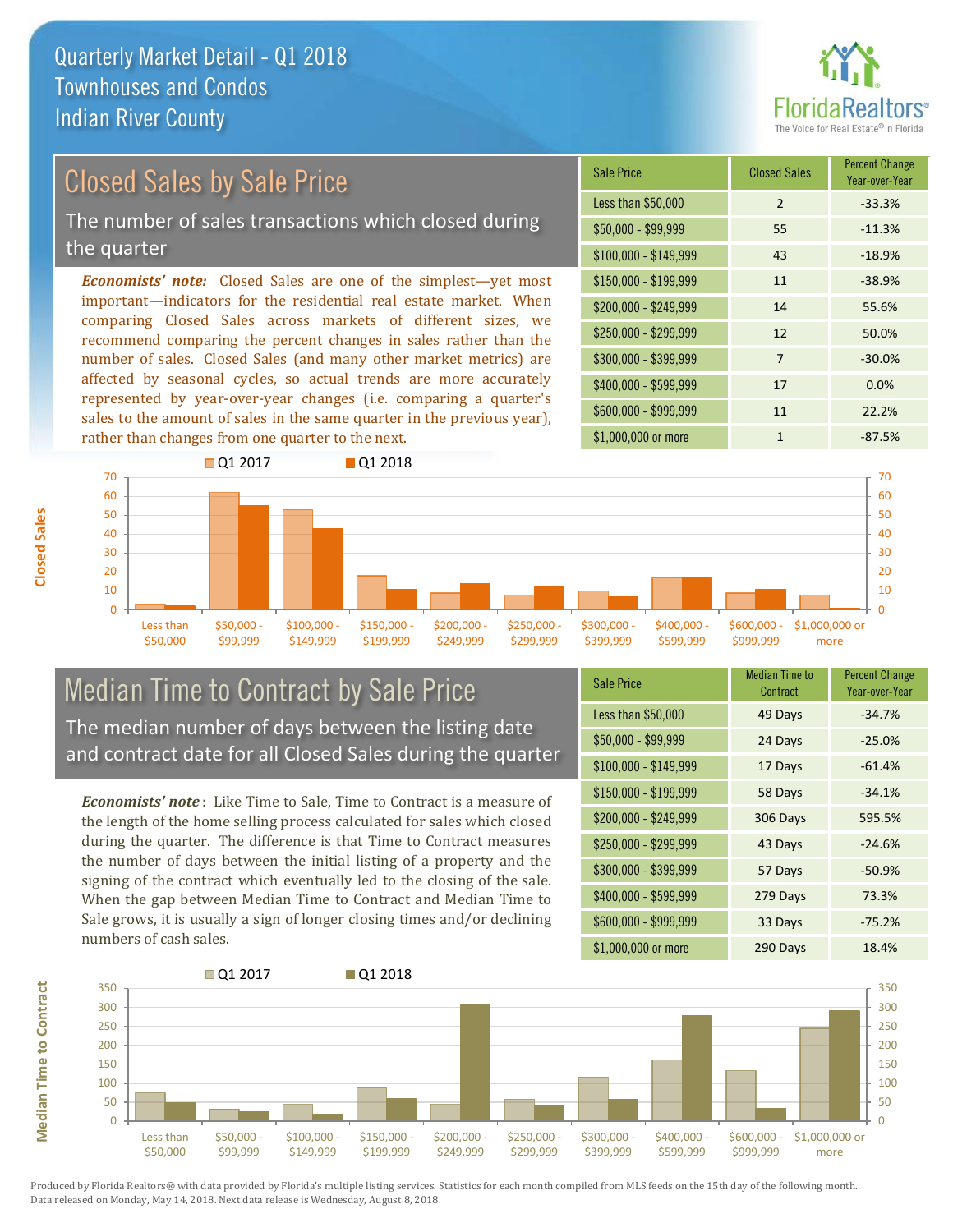

# New Listings by Initial Listing Price

The number of properties put onto the market during the quarter

*Economists' note:* New Listings tend to rise in delayed response to increasing prices, so they are often seen as a lagging indicator of market health. As prices rise, potential sellers raise their estimations of value—and in the most recent cycle, rising prices have freed up many potential sellers who were previously underwater on their mortgages. Note that in our calculations, we take care to not include properties that were recently taken off the market and quickly relisted, since these are not really *new* listings.

| <b>Initial Listing Price</b> | <b>New Listings</b> | <b>Percent Change</b><br>Year-over-Year |
|------------------------------|---------------------|-----------------------------------------|
| Less than \$50,000           | $\overline{2}$      | $-60.0%$                                |
| $$50,000 - $99,999$          | 75                  | $-9.6%$                                 |
| $$100,000 - $149,999$        | 93                  | 20.8%                                   |
| $$150,000 - $199,999$        | 53                  | 29.3%                                   |
| \$200,000 - \$249,999        | 28                  | 27.3%                                   |
| \$250,000 - \$299,999        | 32                  | 52.4%                                   |
| \$300,000 - \$399,999        | 32                  | 77.8%                                   |
| \$400,000 - \$599,999        | 46                  | 76.9%                                   |
| \$600,000 - \$999,999        | 24                  | 60.0%                                   |
| \$1,000,000 or more          | 13                  | $-7.1%$                                 |



## Inventory by Current Listing Price The number of property listings active at the end of the quarter

*Economists' note* : There are a number of ways to define and calculate Inventory. Our method is to simply count the number of active listings on the last day of the quarter, and hold this number to compare with the same quarter the following year. Inventory rises when New Listings are outpacing the number of listings that go off-market (regardless of whether they actually sell). Likewise, it falls when New Listings aren't keeping up with the rate at which homes are going offmarket.

| <b>Current Listing Price</b> | Inventory    | <b>Percent Change</b><br>Year-over-Year |
|------------------------------|--------------|-----------------------------------------|
| Less than \$50,000           | $\mathbf{1}$ | $-50.0%$                                |
| $$50,000 - $99,999$          | 44           | $-10.2%$                                |
| $$100,000 - $149,999$        | 58           | 1.8%                                    |
| $$150,000 - $199,999$        | 47           | 30.6%                                   |
| \$200,000 - \$249,999        | 39           | 39.3%                                   |
| \$250,000 - \$299,999        | 43           | 19.4%                                   |
| \$300,000 - \$399,999        | 54           | 31.7%                                   |
| $$400,000 - $599,999$        | 67           | 45.7%                                   |
| \$600,000 - \$999,999        | 32           | 45.5%                                   |
| \$1,000,000 or more          | 30           | $-26.8%$                                |



Produced by Florida Realtors® with data provided by Florida's multiple listing services. Statistics for each month compiled from MLS feeds on the 15th day of the following month. Data released on Monday, May 14, 2018. Next data release is Wednesday, August 8, 2018.

**Inventory**